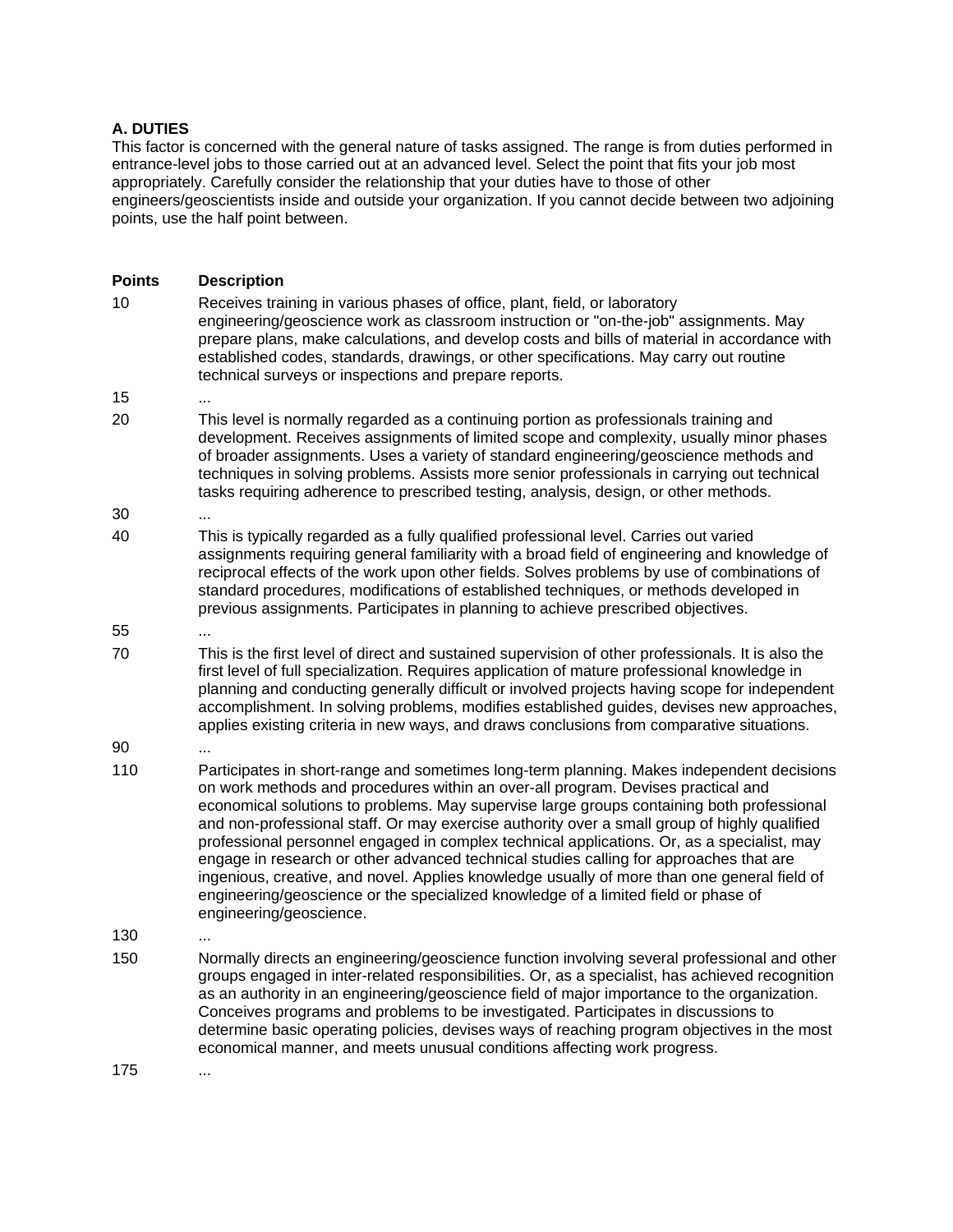### **Points Description**

- 200 Directs the technical and administrative activities of a major division in a very large organization or all activities of a smaller organization. Determines policies, sees that projects and programs are carried to a conclusion, approves major expenditures of money, handles major contacts, and effects co-ordination on a broad scale. Or, as a senior specialist and widely recognized engineering/geoscience authority, conceives and carries out programs of great significance to the organization.
- 225 ...
- 250 Is accountable, as the chief executive of a very large organization, to a board of directors for the management of all technical and administrative activities to realize the objectives of the enterprise.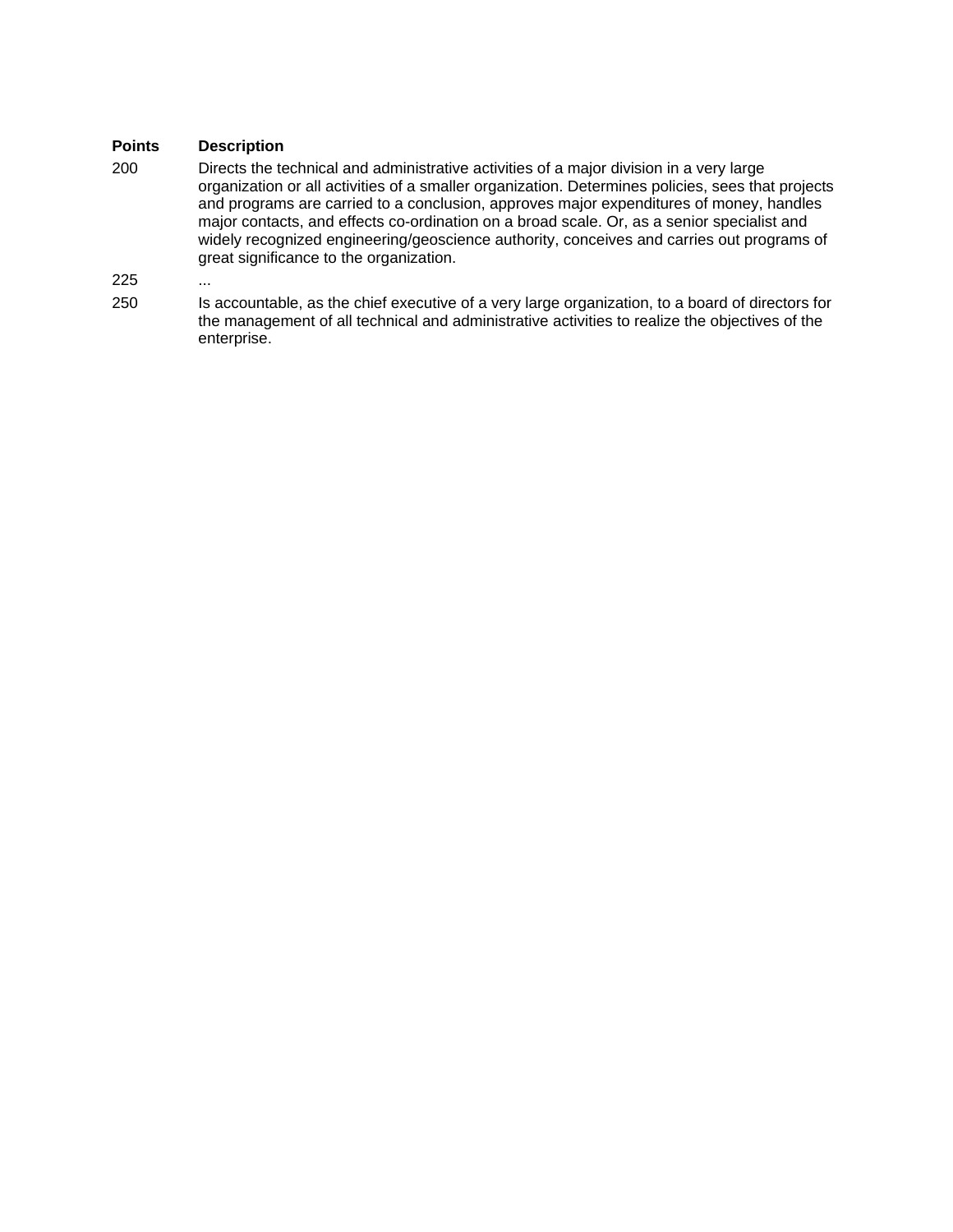# **B. EDUCATION**

Under this factor, rate your highest or nearest equivalent university qualification in an engineering/geoscience discipline.

# **Points Description**

| 65  | Bachelor's Degree or academically qualified for<br>registration |
|-----|-----------------------------------------------------------------|
| 72  | .                                                               |
| 80  | Master's Degree                                                 |
| 90  | .                                                               |
| 100 | Doctorate Degree                                                |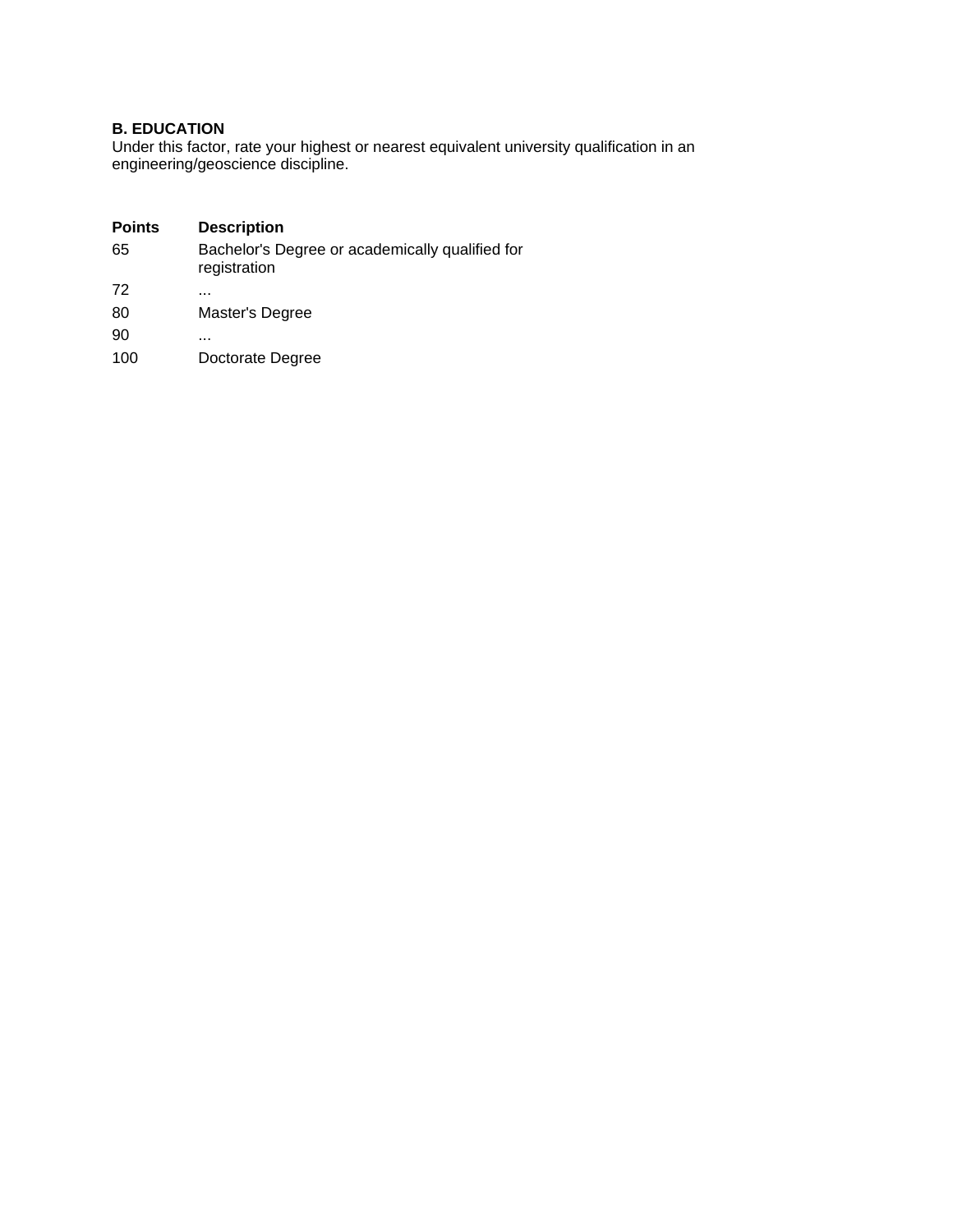#### **C. EXPERIENCE**

Under this factor, rate the number of years in which you have been engaged in full-time, permanent engineering/geoscience work and/or in work wherein an engineering/geoscience background has been a distinct asset. Take your count to the nearest whole or half year.

| <b>Points</b> | Description    |
|---------------|----------------|
| 25            | less than 1    |
| 30            | 1              |
| 35            | 11/2           |
| 40            | $\overline{2}$ |
| 45            | 3              |
| 50            | 4              |
| 55            | 5              |
| 60            | 6              |
| 70            | $7 - 8$        |
| 80            | 9 - 10         |
| 90            | $11 - 12$      |
| 100           | 13 - 14        |
| 113           | $15 - 17$      |
| 125           | 18 - 20        |
| 138           | 21 - 24        |
| 150           | 25 or more     |
|               |                |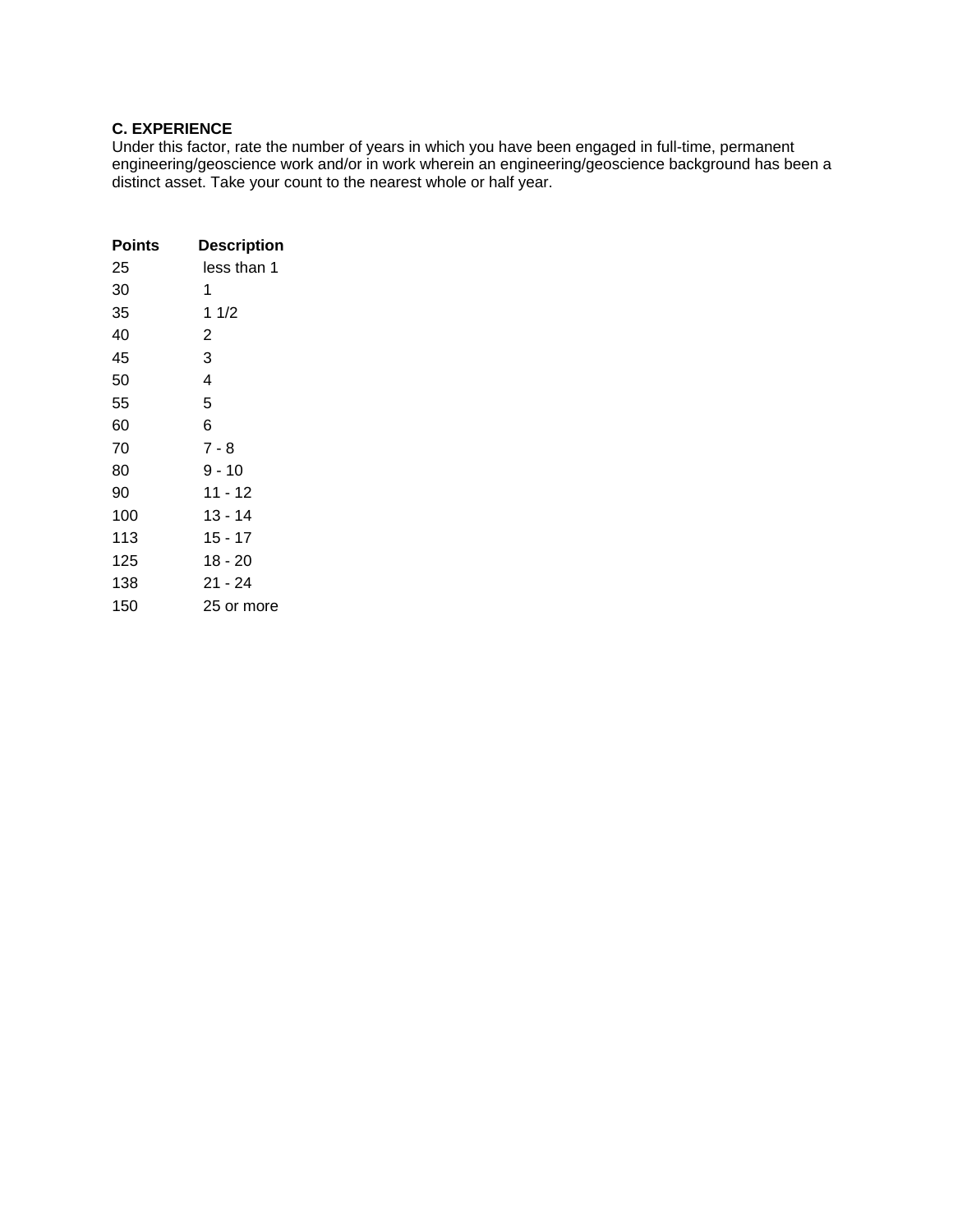#### **D. RECOMMENDATIONS, DECISIONS, AND COMMITMENTS**

Under this factor, select the point that fits your job most appropriately. If you cannot decide between two adjoining points, use the half point between.

- **Points Description**  20 Makes technical decisions of a routine nature with ample precedent or clearly defined procedures as guides. 30 ... 40 Makes recommendations that are limited to problem solutions rather than end results. Makes decision that usually fall within established guidelines. 50 ... 55 Makes independent studies, analyses, and interpretations where technical subject matter, usually of limited scope, is involved. Normally refers difficult, complex, or unusual matters or decisions to more senior authority. 63 ... 70 Makes recommendations arising from work assignments that are reviewed for soundness of judgment but are usually accepted as technically accurate and feasible. Makes decisions on assignments in hand other than those having a major bearing on the course or cost of the work. 80 ... 90 Makes responsible decisions, not usually subject to technical review, on all matters assigned, subject to established operating policies and financial controls. Takes action to expedite the successful accomplishment of projects or programs assigned. 105 120 Makes responsible technical and/or administrative decisions pertaining to functions assigned, including the expending of money and the implementation of major programs, subject only to over-all policies, budgets, and other financial controls. May participate in the formulation of corporate policies and long-term plans for the organization as a whole. 135 ... 150 Deals with major problems and makes the final technical and administrative policy decisions for a small or medium-sized organization. In a very large organization, makes the principal technical and administrative decisions bearing upon the activities of a major decision. Work carries responsibility for actions taken, though these may be guided by policy of a board of directors or other superior authority. 175 ...
- 200 Isolates and analyzes major over-all problems and makes the associated final decisions for a very large organization. Requires sound, mature judgment to conceive and apply broad policies which may affect other companies in the area of operation or field of industry.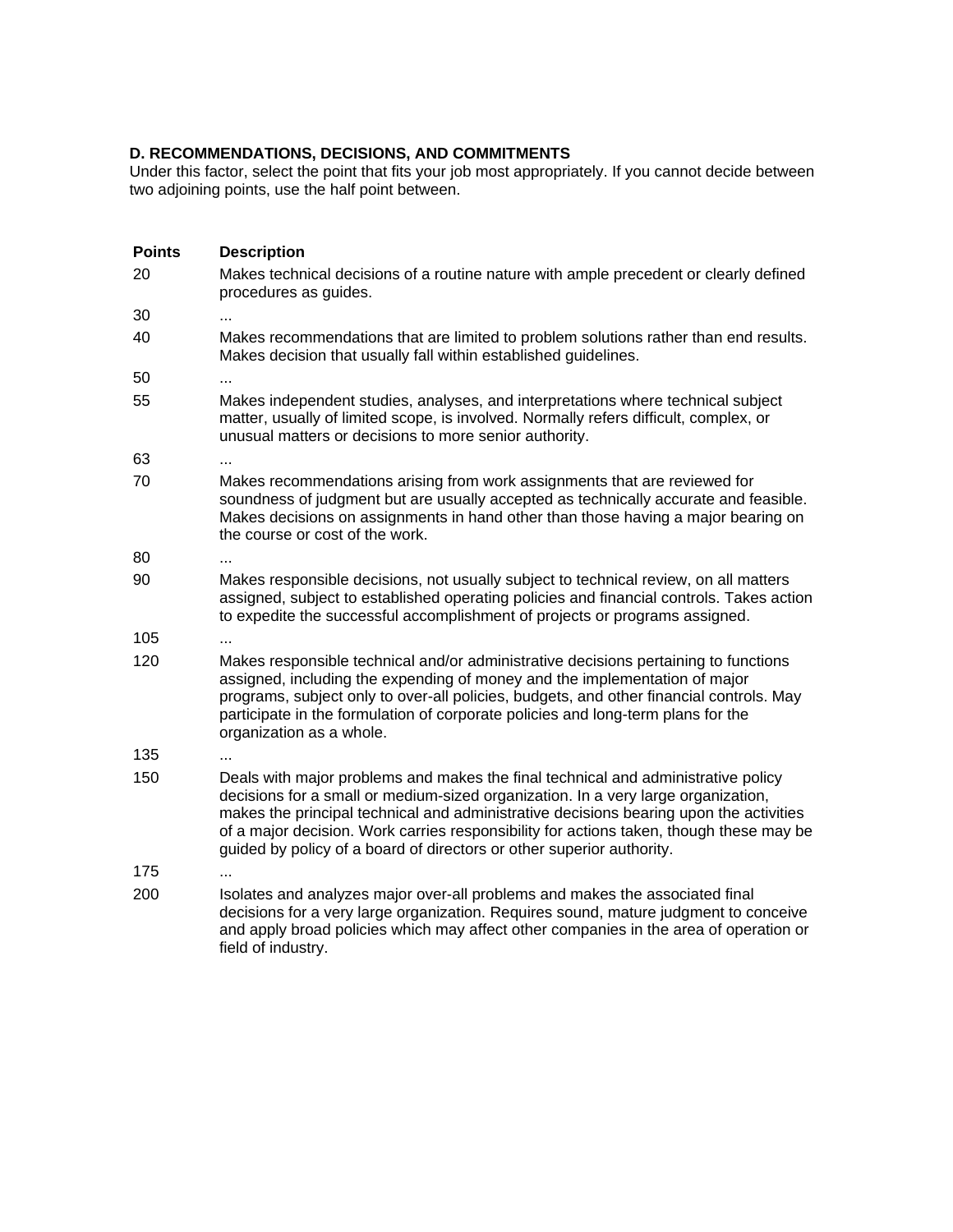#### **E. SUPERVISION**

This factor is concerned with the degree to which independent action is required or permitted. This will be limited by the amount of direction received from superiors or provided through standardpractice instructions, policies, precedents, or practice. Select the point that fits your job most appropriately. If you cannot decide between two adjoining points, use the half point between.

| <b>Points</b> | <b>Description</b>                                                                                                                                                                                                                                                                                                  |
|---------------|---------------------------------------------------------------------------------------------------------------------------------------------------------------------------------------------------------------------------------------------------------------------------------------------------------------------|
| 5             | Works under close supervision or completely detailed instructions. Work is reviewed<br>for accuracy, adequacy, and conformance with prescribed procedures.                                                                                                                                                          |
| 15            | $\cdots$                                                                                                                                                                                                                                                                                                            |
| 30            | Receives oral or written instructions as to methods and procedures to be followed in<br>work assignments. Results are usually reviewed in detail and technical guidance is<br>normally present to deal with problems and difficulties.                                                                              |
| 35            | $\cdots$                                                                                                                                                                                                                                                                                                            |
| 40            | Works under general supervision although amount of supervision received may vary<br>with the assignment. Technical guidance is normally available to review work programs<br>and advise on unusual features.                                                                                                        |
| 45            | $\cdots$                                                                                                                                                                                                                                                                                                            |
| 50            | Works in terms of specific objectives, relative priorities, and defined critical areas<br>relating to work of other units. Makes decisions when general instructions, established<br>methods, and clearly defined precedents indicate action to be taken, but refers unusual<br>problems to supervisor.             |
| 55            | $\cdots$                                                                                                                                                                                                                                                                                                            |
| 60            | Works on programs or towards objectives to be accomplished. Results are reviewed<br>for soundness of approach and general effectiveness. Makes decisions and takes<br>action in the application of operating policies and of standards widely accepted within<br>the profession.                                    |
| 70            | $\ddotsc$                                                                                                                                                                                                                                                                                                           |
| 80            | Works independently on broad, general assignments, with responsibility for the<br>planning, direction, and conduct of all associated activities, limited only by policy and<br>established financial controls. Takes action without reference to superiors, except<br>where problems of policy change are involved. |
| 90            | $\cdots$                                                                                                                                                                                                                                                                                                            |
| 100           | Operates as an executive at divisional level in a very large organization or as the chief<br>executive in a smaller organization. Makes most technical and administrative decisions<br>on his own rather than by reference to superiors.                                                                            |
| 113           | $\cdots$                                                                                                                                                                                                                                                                                                            |
| 125           | Determine the policies, plans, and programs through which the technical and<br>administrative operations of a very large organization are directed and controlled,<br>subject only to the approval of a board of directors.                                                                                         |
|               |                                                                                                                                                                                                                                                                                                                     |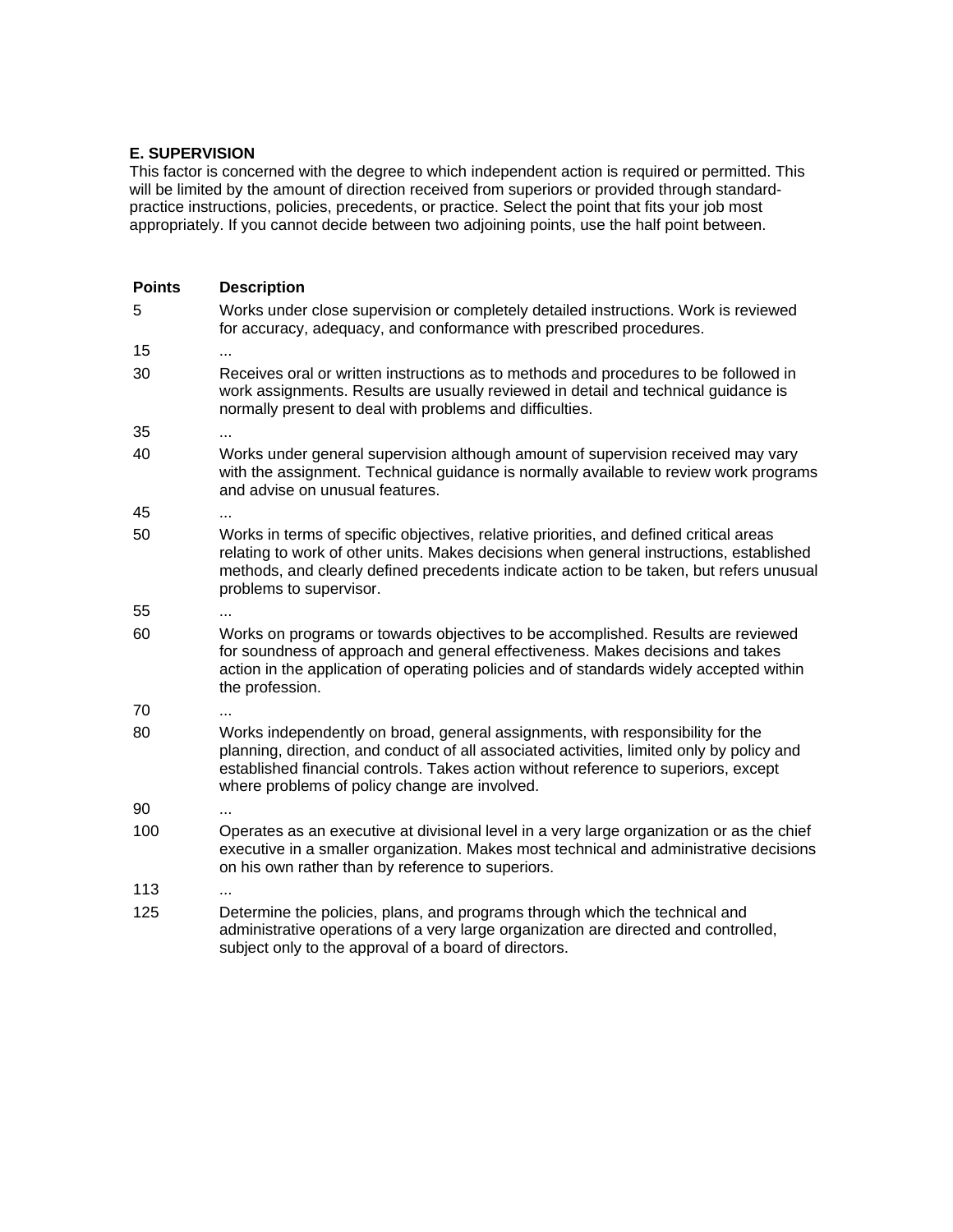### **F. LEADERSHIP AUTHORITY AND/OR SUPERVISION EXERCISED**

This factor is concerned with the character of the supervisory responsibility. This may be direct (line) or indirect (staff). Select the point that fits your job most appropriately. If you cannot decide between two adjoining points, use the half point between.

| <b>Points</b> | <b>Description</b>                                                                                                                                                                                                                                                                                                                                                                                                                                                                                                                                                                             |
|---------------|------------------------------------------------------------------------------------------------------------------------------------------------------------------------------------------------------------------------------------------------------------------------------------------------------------------------------------------------------------------------------------------------------------------------------------------------------------------------------------------------------------------------------------------------------------------------------------------------|
| 0             | Has no supervisory role.                                                                                                                                                                                                                                                                                                                                                                                                                                                                                                                                                                       |
| 2             |                                                                                                                                                                                                                                                                                                                                                                                                                                                                                                                                                                                                |
| 5             | May assign and check work of one or two non-professional persons. Responsibility is<br>limited to provision of occasional work direction.                                                                                                                                                                                                                                                                                                                                                                                                                                                      |
| 8             |                                                                                                                                                                                                                                                                                                                                                                                                                                                                                                                                                                                                |
| 10            | May give work direction to one or more technologists or helpers assigned to work on a<br>short-term project, with no continuing supervisory responsibility.                                                                                                                                                                                                                                                                                                                                                                                                                                    |
| 12            |                                                                                                                                                                                                                                                                                                                                                                                                                                                                                                                                                                                                |
| 15            | Usually responsible for the work of one or more full-time non-professional assistants.<br>May give work direction to professionals of less standing assigned to work on a<br>common project. Supervision of professionals is not usually a regular or continuing<br>responsibility. May have a liaison responsibility with field crews on the interpretation of<br>plans and specifications.                                                                                                                                                                                                   |
| 18            |                                                                                                                                                                                                                                                                                                                                                                                                                                                                                                                                                                                                |
| 20            | Usually responsible for supervising the work of one or more junior professionals as well<br>as other categories of staff. Assigns and outlines work; advises on technical problems;<br>reviews work for accuracy and adequacy. Supervision may call for recommendations<br>concerning selection, training, rating, and discipline of staff. May give technical<br>direction to contractors employed on small projects and approve their finished work.                                                                                                                                         |
| 30            |                                                                                                                                                                                                                                                                                                                                                                                                                                                                                                                                                                                                |
| 40            | Co-ordinates work programs and directs use of materials, equipment, and personnel,<br>both professional and non-professional. Plans assignments, outlines methods of<br>approach, and deals with difficult features. Normally makes recommendations on the<br>selection, training, discipline, termination, and remuneration of staff. May give technical<br>direction to contractors on major projects and approve their finished work. For staff<br>positions, acts as advisor and assistant to the chief executive or in a very large<br>organization, to an executive at divisional level. |
| 50            |                                                                                                                                                                                                                                                                                                                                                                                                                                                                                                                                                                                                |
| 60            | Supervises and directs the work of two or more major functions in an organization.<br>Sets up standards of performance, co-ordinates operations, counsels assistants on<br>unusual problems, evaluates performance, and sees that policies and programs are<br>carried out. For staff positions, acts as advisor or consultant to the chief executive of a<br>very large organization.                                                                                                                                                                                                         |
| 75            |                                                                                                                                                                                                                                                                                                                                                                                                                                                                                                                                                                                                |
| 90            | Co-ordinates activities of the personnel in a major division in a very large organization<br>or all personnel in a smaller organization. Develops long-term programs and<br>objectives, shapes and interprets policy, and effects co-ordination on a broad scale.                                                                                                                                                                                                                                                                                                                              |
| 120           |                                                                                                                                                                                                                                                                                                                                                                                                                                                                                                                                                                                                |
| 150           | Functions as the chief executive officer of a very large organization, having final<br>responsibility for direction of all personnel subject only to approvals of a board of<br>directors. Effects co-ordination through contacts with senior executive officers who<br>operate with a good measure of independence, through use of control devices of<br>complex sorts, and through activities of personal staff assistants.                                                                                                                                                                  |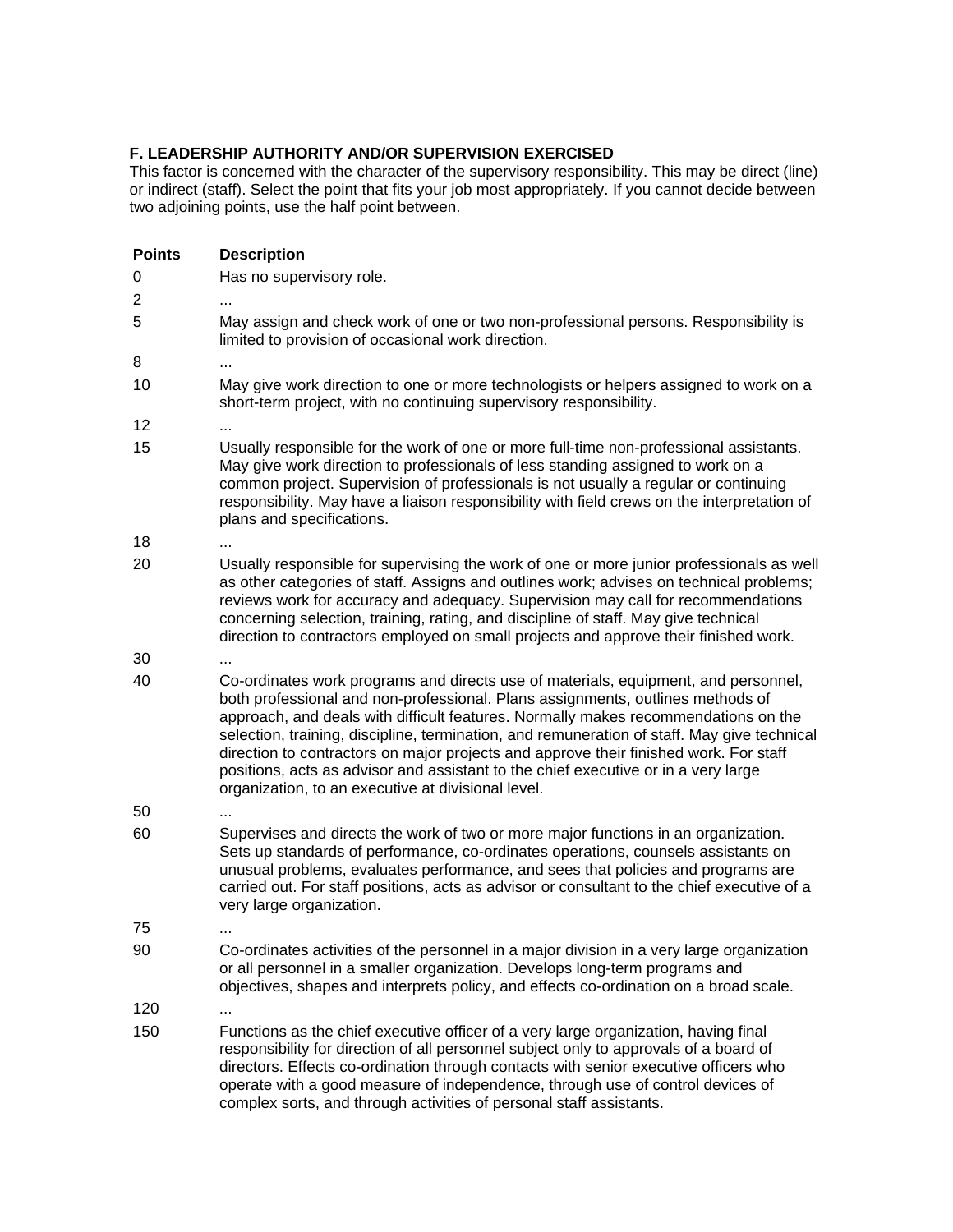# **G. SUPERVISION SCOPE**

This factor is concerned with the number of employees you supervise. No further description.

| <b>Points</b> | <b>Employees Supervised</b> |
|---------------|-----------------------------|
| 0             | 0                           |
| 3             | 1                           |
| 5             | $2 - 3$                     |
| 8             | 4 - 7                       |
| 10            | $8 - 13$                    |
| 15            | 14 - 20                     |
| 20            | $21 - 30$                   |
| 25            | 31 - 40                     |
| 30            | 41 - 50                     |
| 35            | $51 - 75$                   |
| 40            | 76 - 100                    |
| 45            | 101 - 200                   |
| 50            | $201 - 400$                 |
| 55            | $401 - 750$                 |
| 60            | 751 - 1200                  |
| 65            | 1201 - 2000                 |
| 70            | Over 2000                   |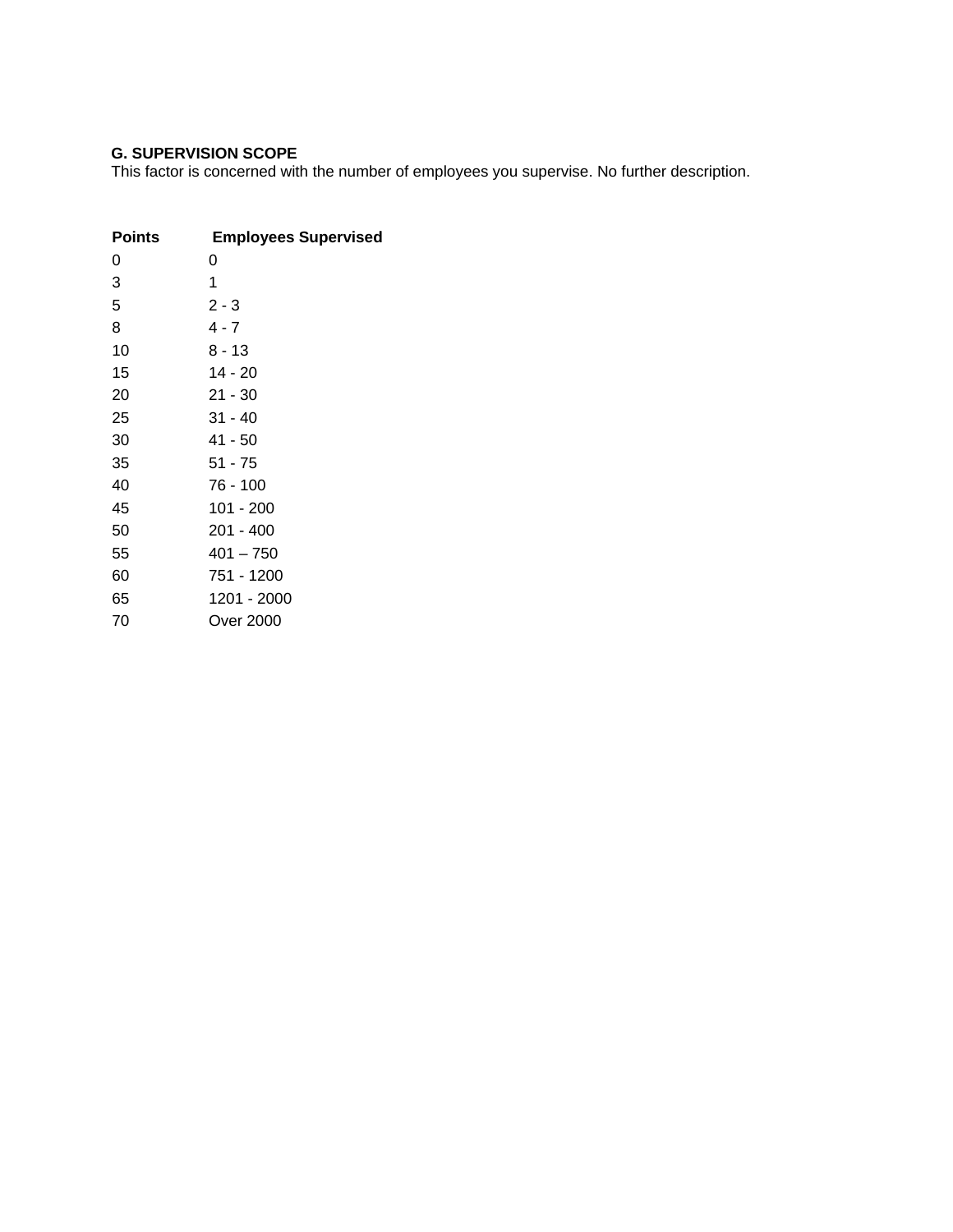# **H. USE OF PROFESSIONAL SEAL**

This factor measures the professional responsibility attached to your use of the seal.

| <b>Points</b> | <b>Description</b>           |
|---------------|------------------------------|
| 0             | Never used or not applicable |
| 5             |                              |
| 10            | Occasionally used            |
| 15            |                              |
| 20            | Frequently used              |
| 25            |                              |
| 30            | Regularly used               |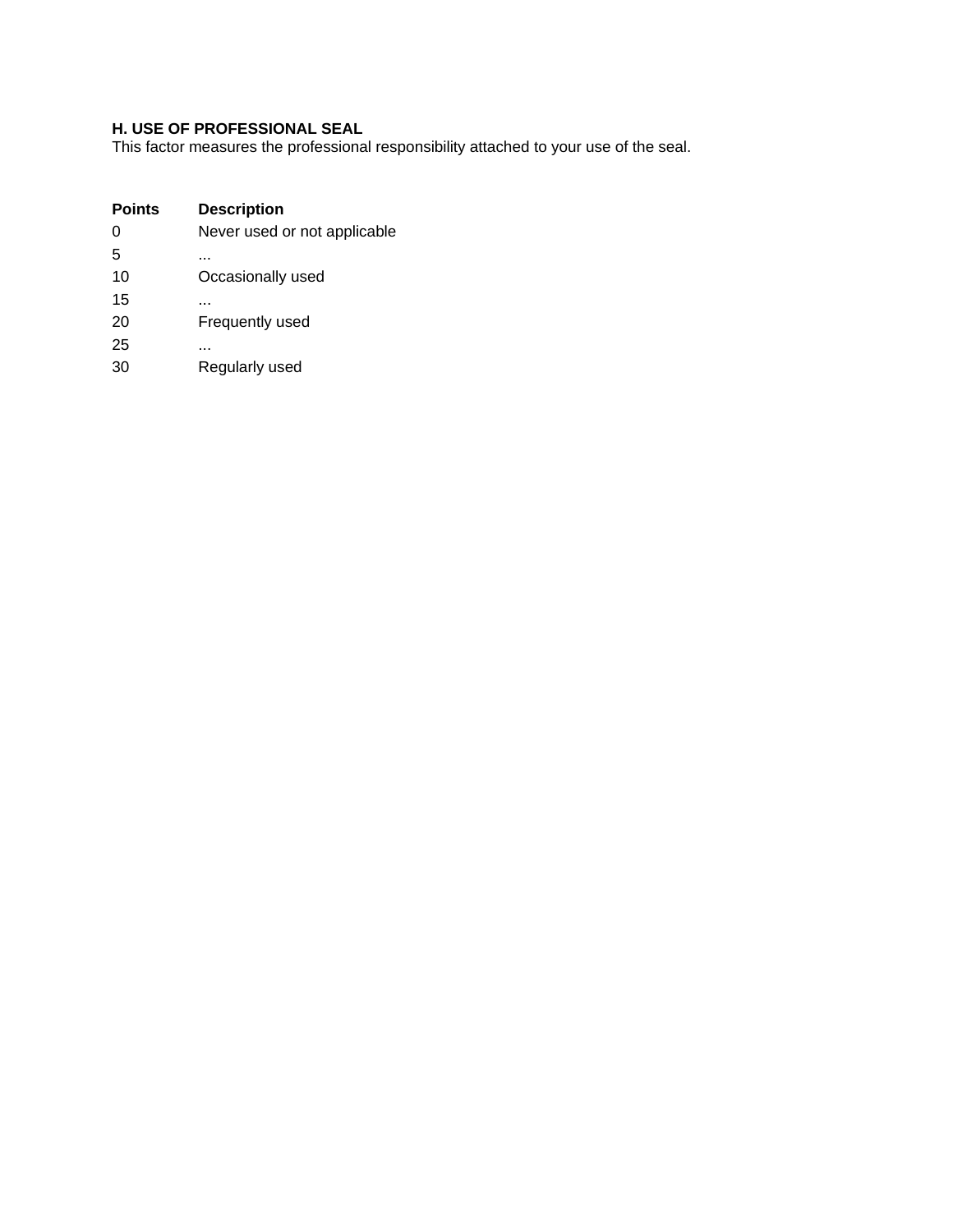# **I. JOB ENVIRONMENT**

Under this factor, select the point that describes most closely the conditions under which your work is normally carried out.

| <b>Points</b> | <b>Description</b>                                                                                                                                                                                                                             |
|---------------|------------------------------------------------------------------------------------------------------------------------------------------------------------------------------------------------------------------------------------------------|
| 0             | Office and comparable conditions.                                                                                                                                                                                                              |
| 1             | .                                                                                                                                                                                                                                              |
| 3             | Best shop, plant, or laboratory conditions. Little exposure to dirt, heat, noise, fumes, or other<br>disagreeable factors.                                                                                                                     |
| 4             |                                                                                                                                                                                                                                                |
| 5             | Average shop, plant, or laboratory conditions. Would cover positions that are generally<br>conducted under clean and pleasant conditions, but with some exposure to noise, severe<br>weather, dust, wet, fumes, or other disagreeable factors. |
| 8             |                                                                                                                                                                                                                                                |
| 10            | Conditions that are especially dirty, oily, noisy, or otherwise disagreeable, would cover<br>positions involving continuous outside work in all weathers.                                                                                      |
| 15            | $\cdots$                                                                                                                                                                                                                                       |
| 20            | Conditions involving continuous exposure to heat and fumes, cold and wet, or to<br>combinations of other disagreeable factors, but where continuous attention to work is<br>possible.                                                          |
|               |                                                                                                                                                                                                                                                |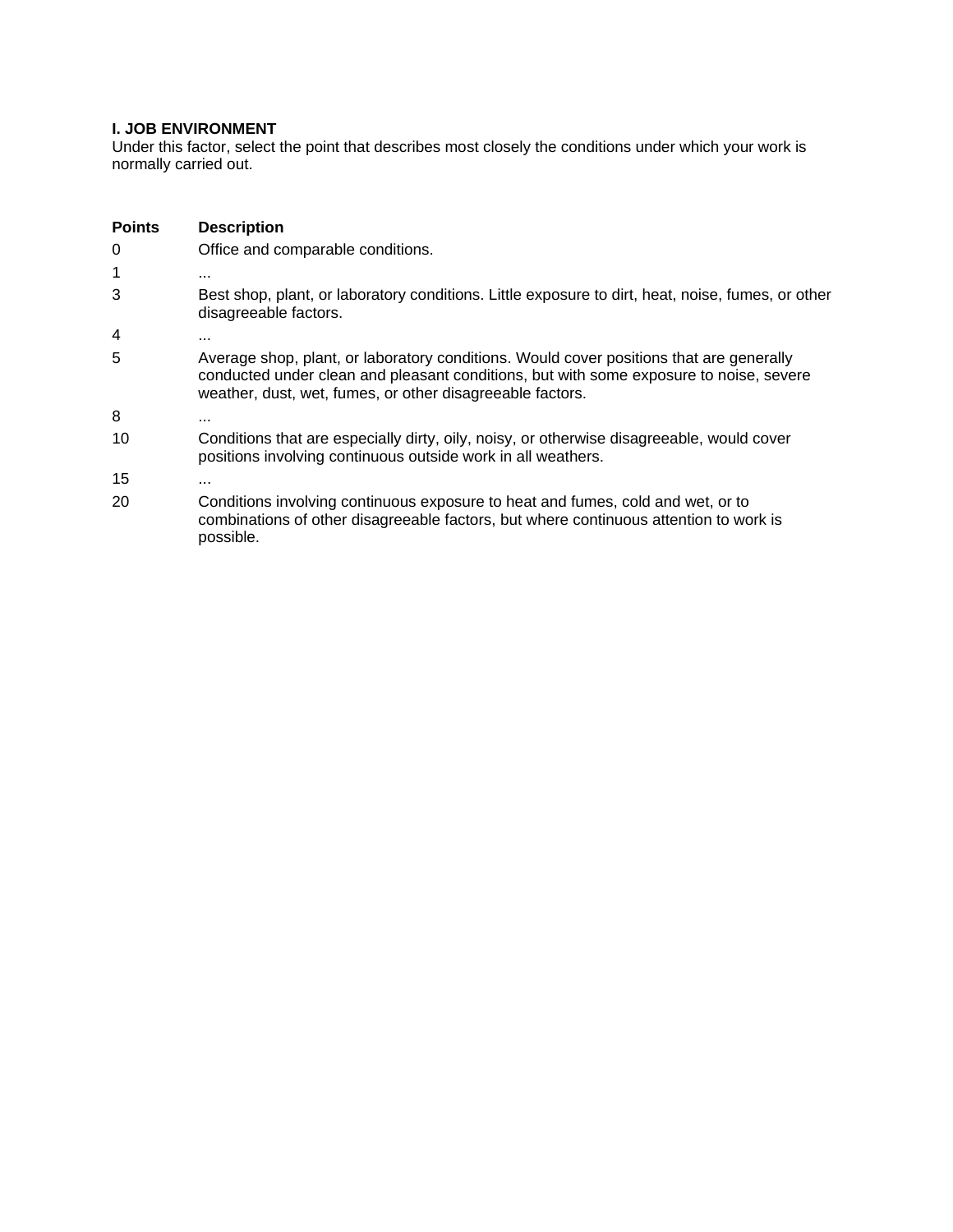#### **J. ABSENCE FROM BASE OF OPERATIONS**

| <b>Points</b> | <b>Description</b>                                                                                      |
|---------------|---------------------------------------------------------------------------------------------------------|
| 0             | Seldom absent                                                                                           |
| 2             | $\cdots$                                                                                                |
| 5             | Occasionally absent, perhaps a day a week on average.                                                   |
| 8             | .                                                                                                       |
| 10            | Frequently absent, commonly for a couple of days a week, sometimes longer, with<br>considerable travel. |
| 12            | $\cdots$                                                                                                |
| 15            | Absent more than 50 per cent of the time, sometimes including weekends, with much<br>travel.            |
| 18            | $\cdots$                                                                                                |
| 20            | Absent for long periods from base of operations and/or travel on an almost continuous<br>basis.         |